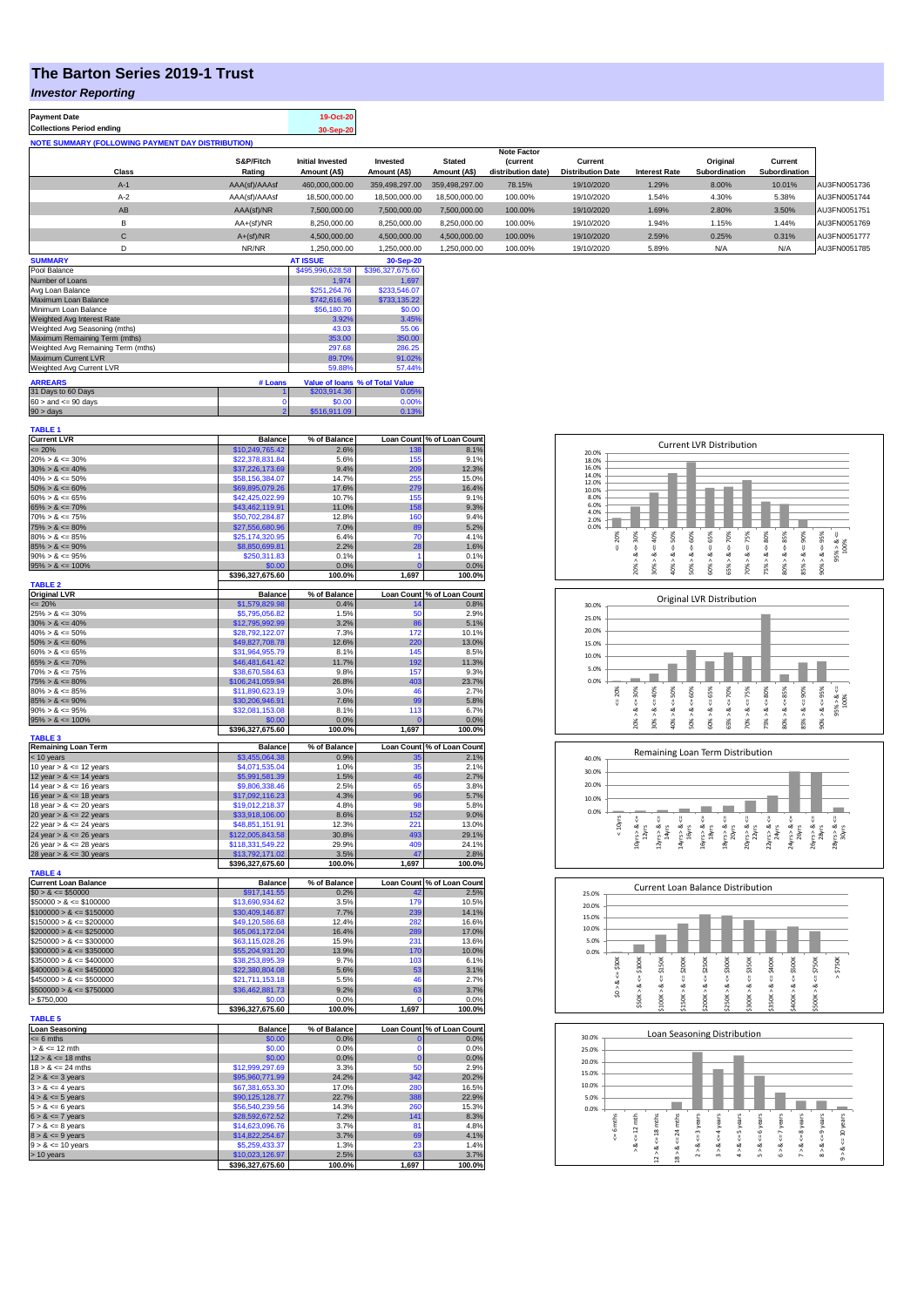## **The Barton Series 2019-1 Trust**

## *Investor Reporting*

| <b>Payment Date</b>                                             |                                   | 19-Oct-20         |                     |                            |
|-----------------------------------------------------------------|-----------------------------------|-------------------|---------------------|----------------------------|
| <b>Collections Period ending</b>                                |                                   | 30-Sep-20         |                     |                            |
| TABLE <sub>6</sub><br>Postcode Concentration (top 10 by value)  | Balance                           | % of Balance      |                     | Loan Count % of Loan Count |
| 2914                                                            | \$7,961,782.85                    | 2.0%              |                     | 1.5%                       |
| 2611                                                            | \$7.821.768.56                    | 2.0%              | 25                  | 1.5%                       |
| 2615                                                            | \$7,132,190.87                    | 1.8%              | 31                  | 1.8%                       |
| 5114                                                            | \$6,146,160.20                    | 1.6%              | 30                  | 1.8%                       |
| 5162                                                            | \$5,770,588.22                    | 1.5%              | 32                  | 1.9%                       |
| 2620                                                            | \$5,460,288.05                    | 1.4%              | 21                  | 1.2%                       |
| 2905                                                            | \$5,285,516.72                    | 1.3%              | 21                  | 1.2%                       |
| 2617                                                            | \$4,960,269.84                    | 1.3%              | 19                  | 1.1%                       |
| 5108                                                            | \$4,841,817.84                    | 1.2%              | 32                  | 1.9%                       |
| 2650                                                            | \$4,604,986.                      | 1.2%              | 23                  | 1.4%                       |
| TABLE 7                                                         |                                   |                   |                     |                            |
| <b>Geographic Distribution</b>                                  | <b>Balance</b>                    | % of Balance      |                     | Loan Count % of Loan Count |
| <b>Australian Capital Territory</b>                             | \$71,621,279.08                   | 18.1%             | 280                 | 16.5%                      |
| New South Wales                                                 | \$57,225,760.54                   | 14.4%             | 232                 | 13.7%                      |
| <b>Northern Territory</b>                                       | \$1,023,738.33                    | 0.3%              | 3                   | 0.2%                       |
| Queensland                                                      | \$5,568,901.96                    | 1.4%              | 20                  | 1.2%                       |
| South Australia                                                 | \$169,800,479.42                  | 42.8%             | 830                 | 48.9%                      |
| Tasmania                                                        | \$1,043,097.64                    | 0.3%              | 5                   | 0.3%                       |
| Victoria                                                        | \$20,977,309.34                   | 5.3%              | 67                  | 3.9%                       |
| Western Australia                                               | \$69,067,109.29                   | 17.4%             | 260                 | 15.3%                      |
| <b>TABLE 8</b>                                                  | \$396,327,675.60                  | 100.0%            | 1,697               | 100.0%                     |
| Metro/Non-Metro/Inner-City                                      | <b>Balance</b>                    | % of Balance      |                     | Loan Count % of Loan Count |
| Metro                                                           | \$306,326,069.63                  | 77.3%             | 1295                | 76.3%                      |
| Non-metro                                                       | \$86,029,266.66                   | 21.7%             | 387                 | 22.8%                      |
| Inner city                                                      | 13.972                            | 1.0%              |                     | 0.9%                       |
|                                                                 | \$396,327,675.60                  | 100.0%            | 1,697               | 100.0%                     |
| TABLE 9                                                         |                                   |                   |                     |                            |
| <b>Property Type</b>                                            | <b>Balance</b>                    | % of Balance      | <b>Loan Count</b>   | % of Loan Count            |
| <b>Residential House</b>                                        | \$360,273,690.44                  | 90.9%             | 1529                | 90.1%                      |
| <b>Residential Unit</b>                                         | \$33,036,933.68                   | 8.3%              | 154                 | 9.1%                       |
| Rural                                                           | \$0.00                            | 0.0%              | $\Omega$            | 0.0%                       |
| Semi-Rural                                                      | \$0.00<br>\$3,017,051,48          | 0.0%              | $\overline{0}$<br>Z | 0.0%                       |
| <b>High Density</b>                                             | \$396,327,675.60                  | 0.8%<br>100.0%    | 1,697               | 0.8%<br>100.0%             |
| TABLE 10                                                        |                                   |                   |                     |                            |
| <b>Occupancy Type</b>                                           | <b>Balance</b>                    | % of Balance      |                     | Loan Count % of Loan Count |
| Owner Occupied                                                  | \$349,636,301.84                  | 88.2%             | 1482                | 87.3%                      |
| Investment                                                      | \$46,691,373.76                   | 11.8%             | 215                 | 12.7%                      |
|                                                                 | \$396,327,675.60                  | 100.0%            | 1,697               | 100.0%                     |
| TABLE 11                                                        |                                   |                   |                     |                            |
| <b>Employment Type Distribution</b>                             | <b>Balance</b>                    | % of Balance      |                     | Loan Count % of Loan Count |
| Contractor<br>Pay-as-you-earn employee (casual)                 | \$4,198,920.82<br>\$14,389,728.91 | 1.1%<br>3.6%      | 15<br>71            | 0.9%<br>4.2%               |
| Pay-as-you-earn employee (full time)                            | \$296,054,114.70                  | <b>74.7%</b>      | 1225                | 72.2%                      |
| Pay-as-you-earn employee (part time)                            | \$34,795,957.96                   | 8.8%              | 161                 | 9.5%                       |
| Self employed                                                   | \$26,523,401.31                   | 6.7%              | 109                 | 6.4%                       |
| No data                                                         | \$20,365,551.90                   | 5.1%              | 116                 | 6.8%                       |
| Director                                                        |                                   | 0.0%              |                     | 0.0%                       |
|                                                                 | \$396,327,675.60                  | 100.0%            | 1,697               | 100.0%                     |
| ABLE <sub>12</sub>                                              |                                   |                   |                     |                            |
| LMI Provider                                                    | <b>Balance</b>                    | % of Balance      |                     | Loan Count % of Loan Count |
| QBE                                                             | \$369,197,698.78                  | 93.2%             | 1597                | 94.1%                      |
| Genworth                                                        | \$27,129,976.82                   | 6.8%              | 100                 | 5.9%                       |
| TABLE 13                                                        | \$396,327,675.60                  | 100.0%            | 1,697               | 100.0%                     |
| Arrears                                                         | <b>Balance</b>                    | % of Balance      |                     | Loan Count % of Loan Count |
| <= 0 days                                                       | \$390,775,419.53                  | 98.6%             | 1680                | 99.0%                      |
| $0 >$ and $\leq 30$ days                                        | \$4,831,430.62                    | 1.2%              | 14                  | 0.8%                       |
| $30 >$ and $\leq 60$ days                                       | \$203,914.36                      | 0.1%              | 1                   | 0.1%                       |
| $60 >$ and $\lt = 90$ days                                      | \$0.00                            | 0.0%              | $\mathbf 0$         | 0.0%                       |
| $90 > \text{days}$                                              | \$516,911.09                      | 0.1%              |                     | 0.1%                       |
|                                                                 | \$396,327,675.60                  | 100.0%            | 1,697               | 100.0%                     |
| TABLE <sub>14</sub>                                             |                                   |                   |                     |                            |
| <b>Interest Rate Type</b>                                       | <b>Balance</b>                    | % of Balance      |                     | Loan Count % of Loan Count |
| Variable                                                        | \$325,858,415.94                  | 82.2%             | 1404                | 82.7%                      |
| Fixed                                                           | \$70,469,259.66                   | 17.8%             | 293                 | 17.3%                      |
| TABLE 15                                                        | \$396,327,675.60                  | 100.0%            | 1,697               | 100.0%                     |
|                                                                 |                                   |                   |                     |                            |
| <b>Weighted Ave Interest Rate</b><br><b>Fixed Interest Rate</b> | <b>Balance</b>                    | <b>Loan Count</b> |                     |                            |
|                                                                 |                                   |                   |                     |                            |
| TABLE 16                                                        |                                   |                   |                     |                            |
| COVID-19 Impacted Loan                                          | Impacted (#)                      | Impacted (%)      | Impacted (\$)       |                            |
|                                                                 | 14                                | 0.82%             | \$5,075,901.71      |                            |
|                                                                 |                                   |                   |                     |                            |
| TABLE 16                                                        |                                   |                   |                     |                            |
| Foreclosure, Claims and Losses (cumulative)                     | <b>Balance</b>                    | <b>Loan Count</b> |                     |                            |
| Properties foreclosed                                           | \$0.00                            | $\Omega$          |                     |                            |
|                                                                 |                                   |                   |                     |                            |

| Properties foreclosed                 | \$0.00 |    |
|---------------------------------------|--------|----|
| Claims submitted to mortgage insurers | \$0.00 | ОΙ |
| Claims paid by mortgage insurers      | \$0.00 |    |
| loss covered by excess spread         | \$0.00 | ΩI |
| Amount charged off                    | \$0.00 |    |

Please note: Stratified data excludes loans where the collateral has been sold and there is an LMI claim pending.